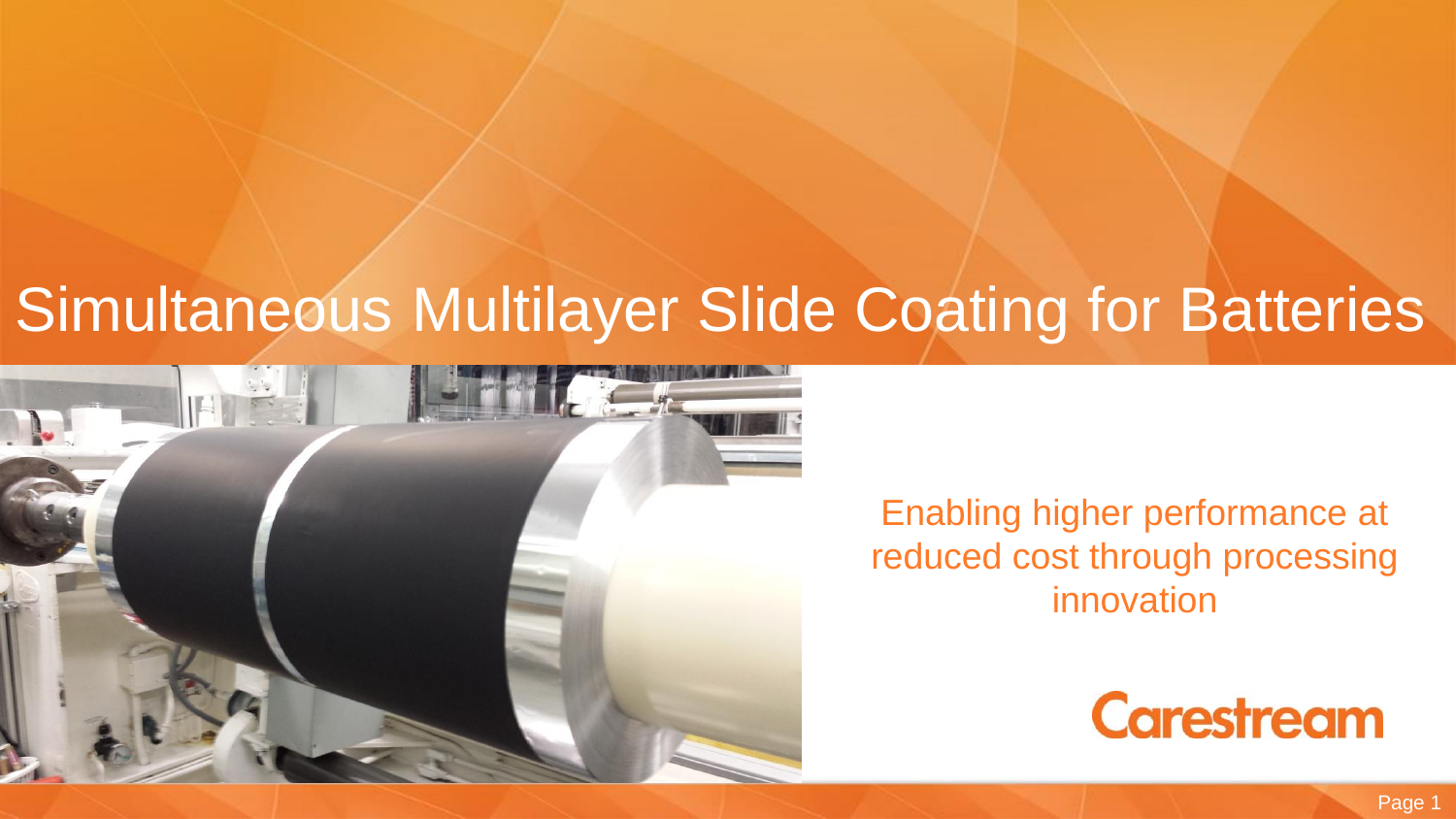## **Carestream**

Dynamic company leveraging 100+ years of innovation and coating leadership

Established in 2007 when Onex Corporation acquired Kodak's Health Group

- \$1.5B sales
- $\cdot$  > 5,000 employees
- Over 840 patents for innovative technology
- Doing business in 170 countries

### World leader in Medical Imaging

- Media (X-ray Film)
- Hardware Systems
- Software Systems

## **LIB Technology Partnerships**

• Applying multilayer coating technology to enable partnerships that bring disruptive LIB products to market

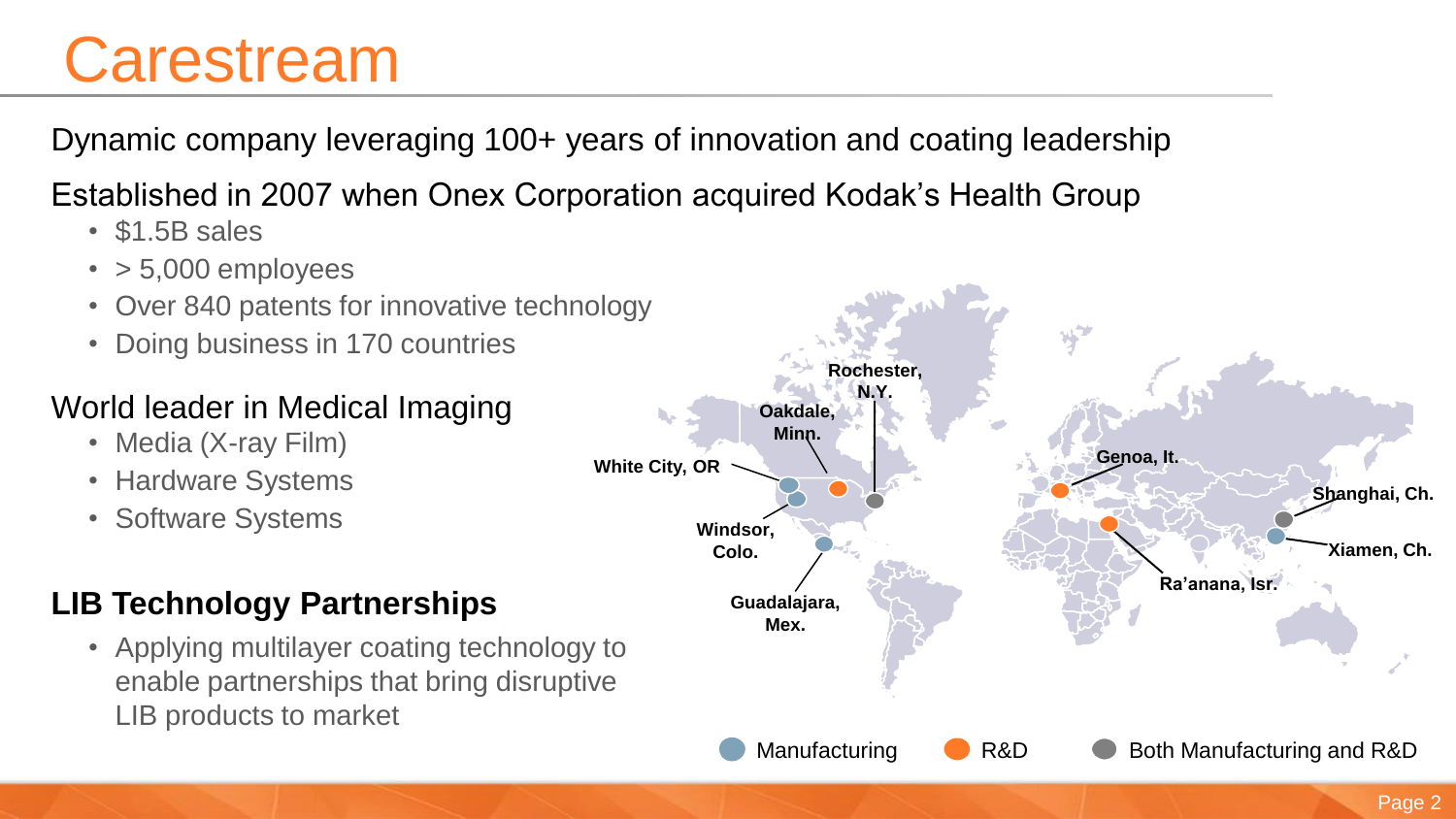# Multilayer Slide Coating Value Proposition

### Multilayer Slide Coating (MLSC) can improve performance and reduce cost

- Enables ≥ 2 layers without additional cost (no additional coating passes required)
- Enables design freedom to improve performance via additional layers
- Enables lower coating cost because slide coating line speed is faster than slot die coating

### Carestream has differentiated Slide Coating capability that is applicable to batteries

- Able to coat organic solvent formulations (in addition to aqueous)
- Able to coat particle filled dispersions in the realm of battery slurry viscosities



**Enabling Higher Performance at Reduced Cost Through Process Innovation**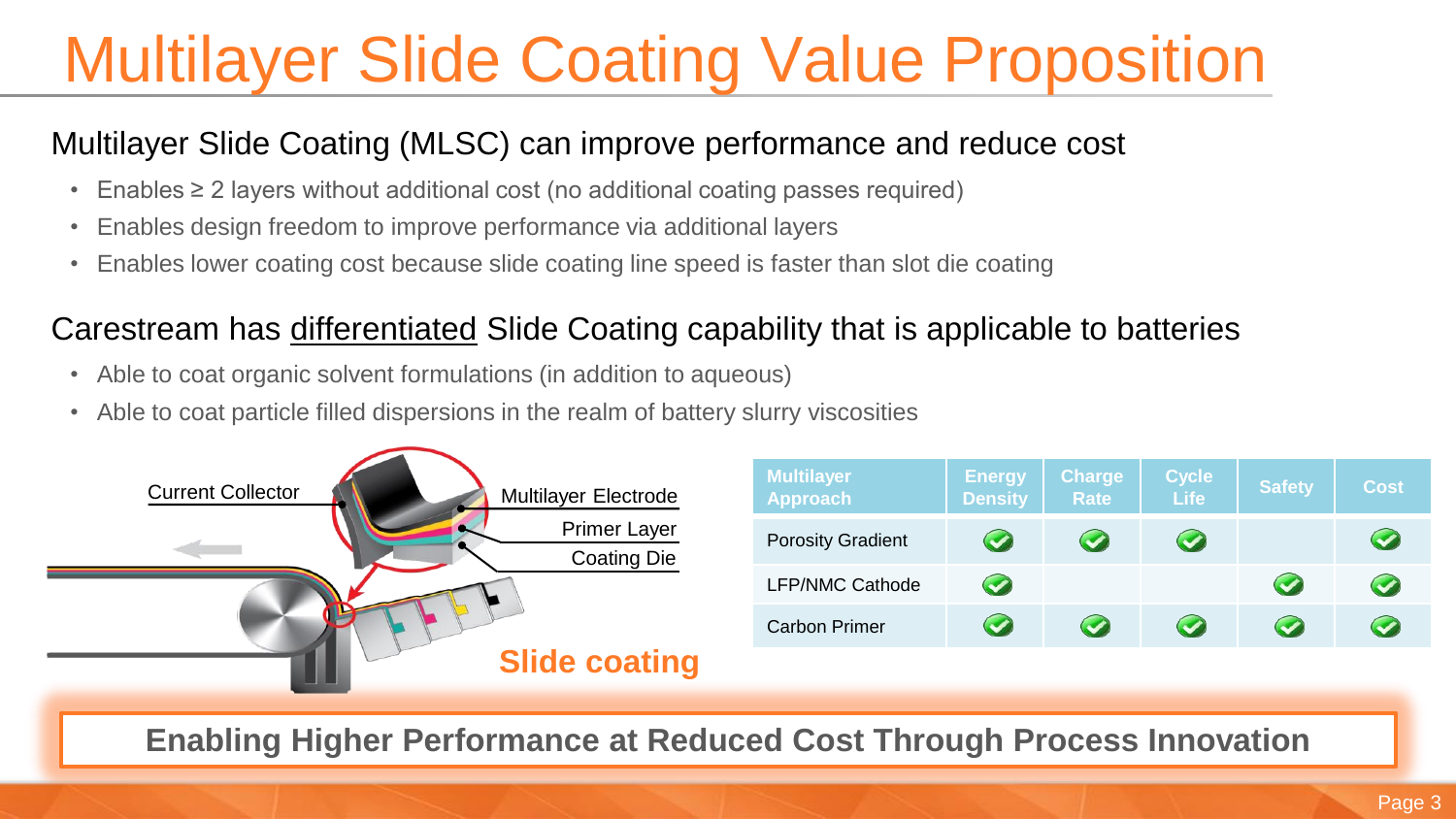# Two Discrete Anode Layers with Dual Slot Die

Anode SEM Images

Elemental Analysis of **Tracers** 

Intermixing Analysis (Method under development)









### Anode Porosity Gradient Details:

- Typical anode formulation with "tracer" materials to identify the independent layers
- Viscosity: 3,000 to 5,000 mPa-s
- Coat Weight: 60 g/m2 (for each layer)
- Coating Width: 100 mm
- Copper Foil Width: 250 mm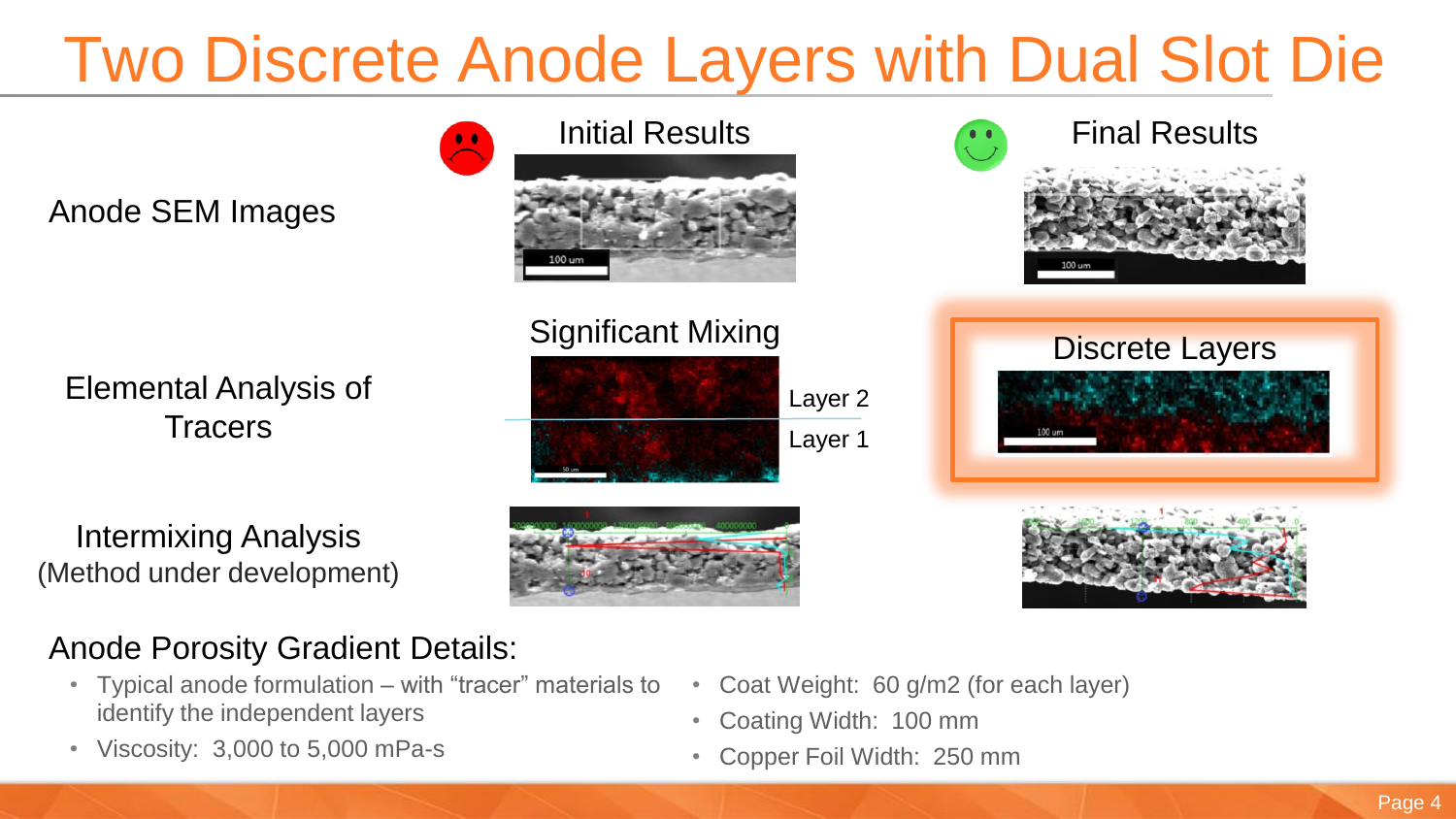## Partnership Strategy



#### **What**

- Partner expertise in battery technology
- Carestream expertise in multilayer coating technology
- Combine to bring significant value to both companies through performance improvements at reduced manufacturing costs

### How

- Enter into a JDA to create a technology package that includes IP, trade secrets, and know-how
- Tech development done jointly to combine critical expertise, reduce costs and drive speed
- Partner utilize the technology to enable production of multilayer products on Partner's assets
- Options for pilot or full scale production, and technology transfer from Carestream

#### IP

• Shared IP related to stack design, chemistry and formulation required to enable multilayer coating will result from the JDA

**Alternatives – Carestream is open to other approaches and business models**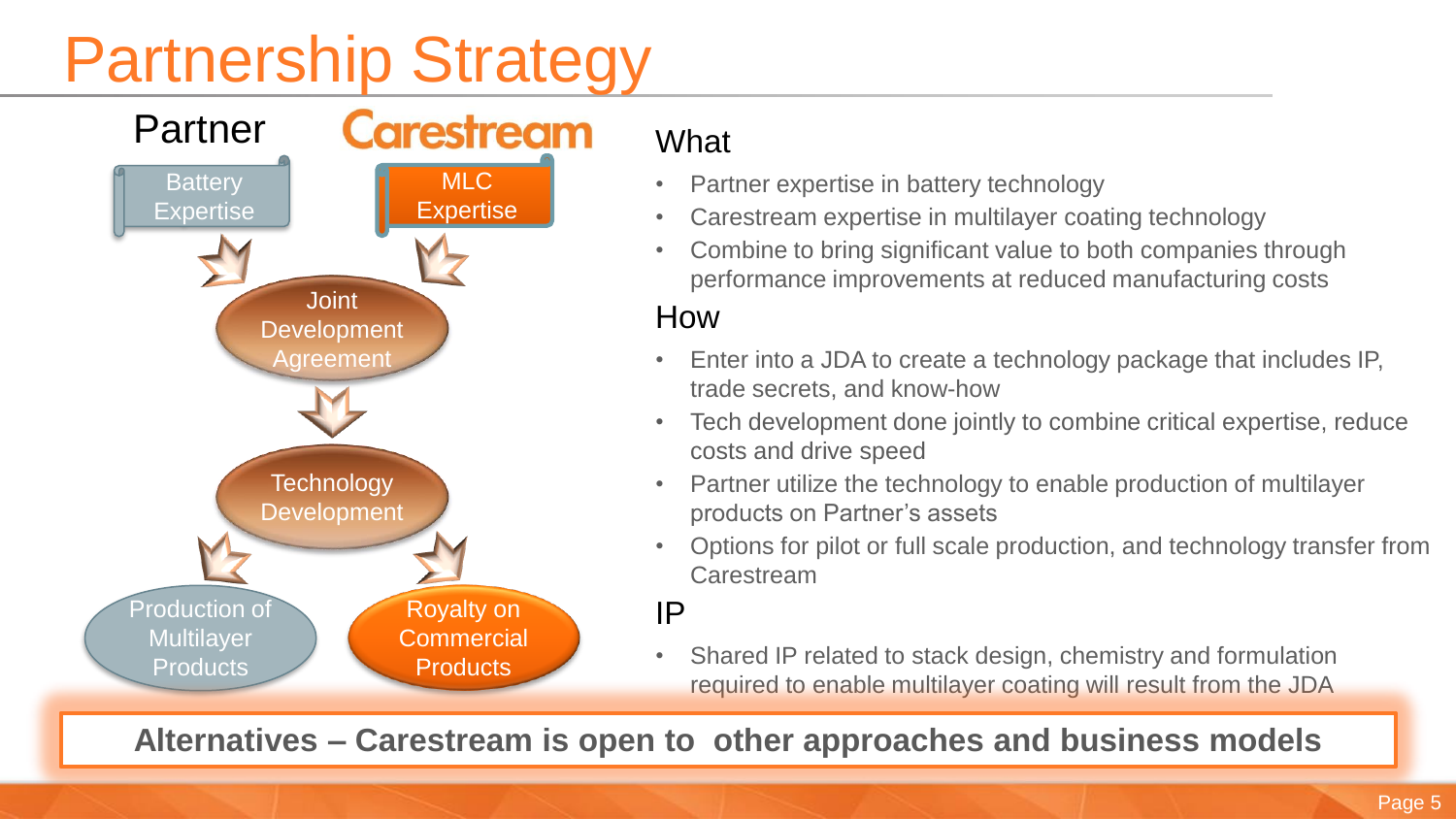# The Value of Carestream Battery Partnership

### Enables first to market for disruptive MLC products that drive market share

- The value is recognized and battery manufacturers are pursuing MLC
- No battery manufacturers are capable of slide coating (to our knowledge)
- Slide coating can offer differentiated product performance *and* cost
- Carestream offers decades of solvent slide coating expertise that no one else has
- Only through a collaborative partnership can this value be achieved

### Carestream delivers Trade Secrets

- Stack design
- Slurry design
- Process design
- Process management

### Carestream delivers Know How

- Standard Operating Procedures
- Troubleshooting Guides
- Corrective Action Guides
- Quality Systems